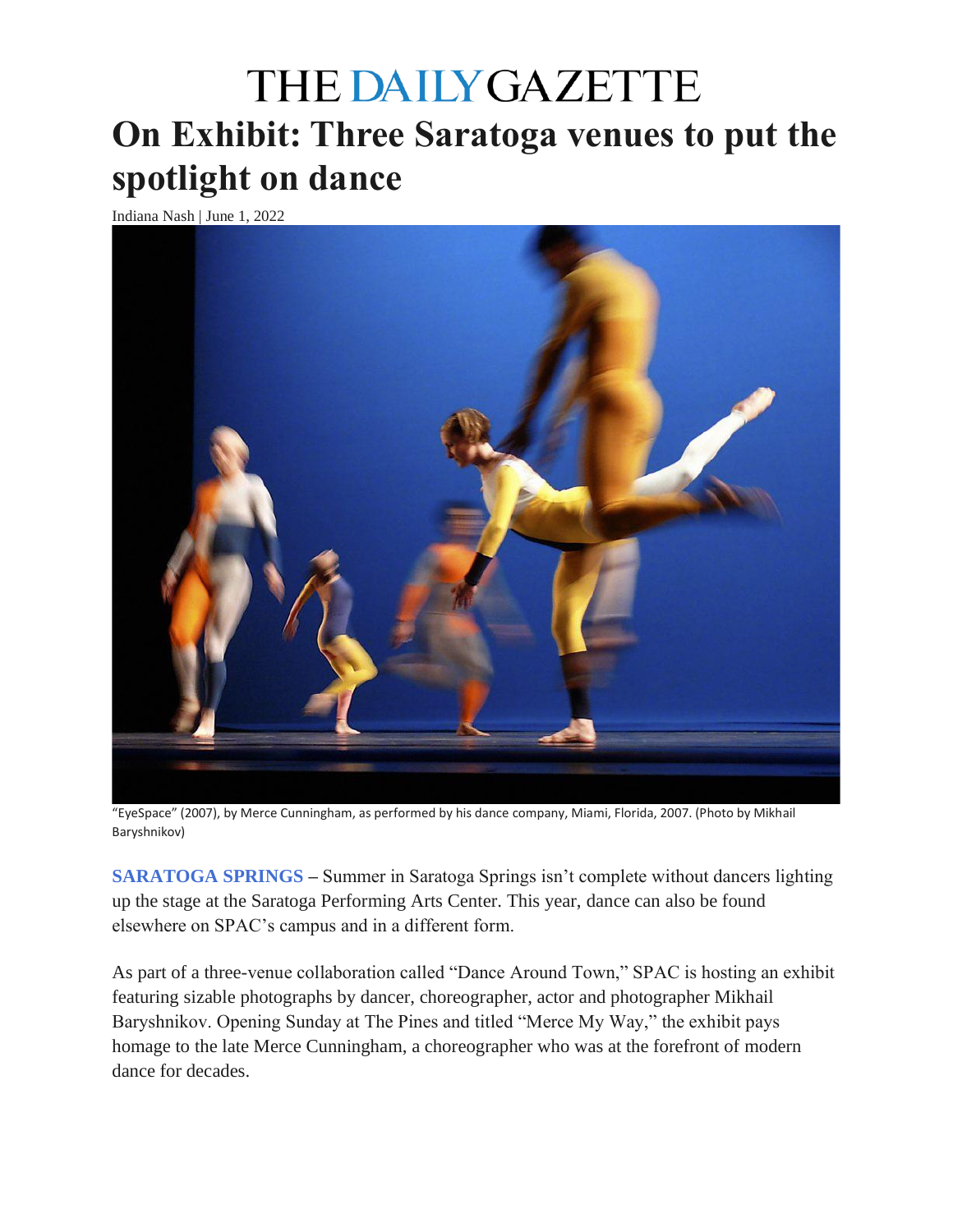In Baryshnikov's photos, the limbs of the dancers are blurred, capturing a sense of graceful movement and the vibrant colors of their costumes. The exhibit includes images of several of Cunningham's works, including "eyeSpace" and "Crises," as performed by his dance company. Baryshnikov describes his project as his "humble attempt to see, measure, and understand the work of one of the greatest choreographers of our time."

"[Baryshnikov] talks about how he hates dance photography because dance photography is by nature capturing a still moment of something that's active and lively," said Christopher Shiley, vice president of programming at SPAC. "So he really wanted . . . to try to find a way to show you the movement that's happening on stage."

The exhibit is an ideal fit for SPAC, especially this summer with the full return of its classical season. It's the second exhibit that's been featured at The Pines. Last year SPAC worked with The Frances Young Tang Teaching Museum and Art Gallery to present a series of psychedelic rock posters and this year they wanted to bring a visual arts element back.

"We were looking for something that was vivid and vibrant and really captured your eyes when you walked in and brought a lot of life and energy to the space," Shiley said.

Baryshnikov's photos certainly do that. "Merce My Way" will be on view during select times throughout the summer and into October.

Beyond its campus, SPAC has collaborated with Saratoga Arts and the Tang to present two other dance-focused exhibits.



Carolyn George, *Allegra Kent and Bart Cook, "Episodes," choreography by George Balanchine*, c. 1970s, gelatin silver print, Tang Teaching Museum collection, gift of Robert Tracy '77, 1986.171

Opening Saturday at the Tang Teaching Museum is "Robert Tracy on Dance." Robert Tracy was a dancer, critic, author, educator and partner of legendary ballet dancer Rudolf Nureyev. Tracy studied dance and classics at Skidmore College and later donated his archive of dance photographs to the school.

The exhibit includes research photographs from his first book, "Balanchine's Ballerinas: Conversations with the Muses," in which he interviewed ballet stars like Alexandra Danilova, Violette Verdy, Suzanne Farrell and Melissa Hayden, who was Tracy's teacher at Skidmore